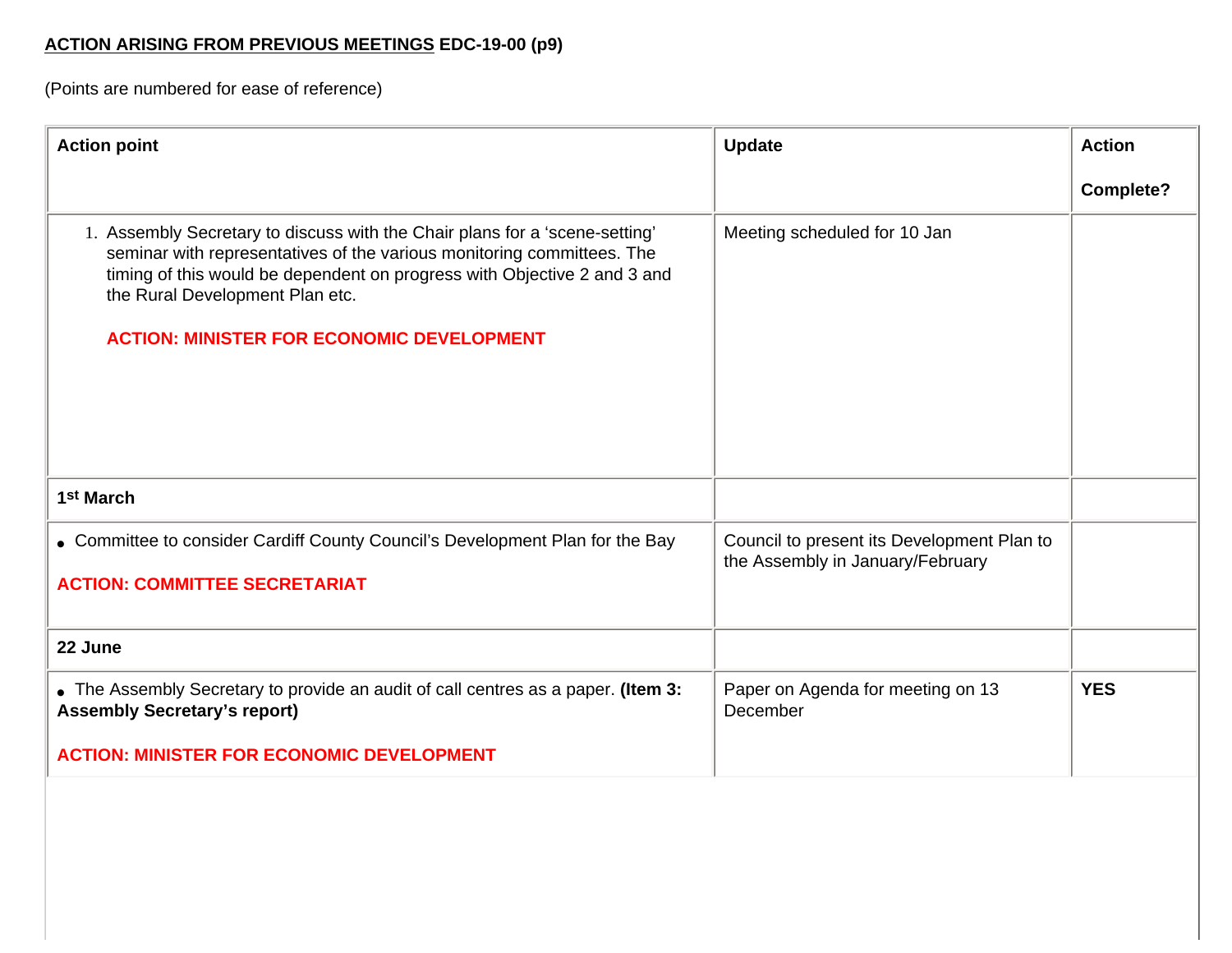| 4. The Assembly Secretary to talk to Stephen Timms, Treasury minister, to<br>enlist Treasury support for regional distortion. Committee to return to the<br>issue. (Item 4: Operating Aids)<br><b>ACTION: MINISTER FOR ECONOMIC DEVELOPMENT /CHAIR AND</b><br><b>CLERK</b> | Economic Development Minister to provide<br>a paper on fiscal variation for the meeting<br>on 13 December. | <b>YES</b> |
|----------------------------------------------------------------------------------------------------------------------------------------------------------------------------------------------------------------------------------------------------------------------------|------------------------------------------------------------------------------------------------------------|------------|
| 6 July                                                                                                                                                                                                                                                                     |                                                                                                            |            |
| • The Auditor General's and the Audit Committee's reports on Cardiff Bay<br>Development Corporation to be considered by the EDC                                                                                                                                            | Reports to be considered in the New Year<br>(subject to Audit Committee's timetable).                      |            |
| <b>ACTION: CHAIR AND CLERK</b>                                                                                                                                                                                                                                             |                                                                                                            |            |
| • The expert adviser to include recommendations on monitoring and evaluation of<br>the Structural Funds in the context of the review of business support and<br>development                                                                                                | Ongoing                                                                                                    |            |
| <b>ACTION: EXPERT ADVISER</b>                                                                                                                                                                                                                                              |                                                                                                            |            |
| 20th July                                                                                                                                                                                                                                                                  |                                                                                                            |            |
| 7 The Committee's work on the National Economic Development Strategy to<br>ensure that targets are consistent with those in Betterwales.com and the Structural<br>Fund Programme Complements, and that the base year is clear                                              | In hand. This will be taken into account in<br>ongoing work on the Strategy which is now<br>proceeding     |            |
| <b>ACTION: CHAIR AND CLERK</b>                                                                                                                                                                                                                                             |                                                                                                            |            |
| 18th October 2000                                                                                                                                                                                                                                                          |                                                                                                            |            |
| 8. Chair to include a full discussion of RSA on future agenda and Minister for<br>Economic Development to provide a paper[Item 3: Assembly Secretary's Report]                                                                                                             | To be arranged for the New Year                                                                            |            |
| <b>ACTION: CHAIR AND MINISTER FOR ECONOMIC DEVELOPMENT</b>                                                                                                                                                                                                                 |                                                                                                            |            |
|                                                                                                                                                                                                                                                                            |                                                                                                            |            |
|                                                                                                                                                                                                                                                                            |                                                                                                            |            |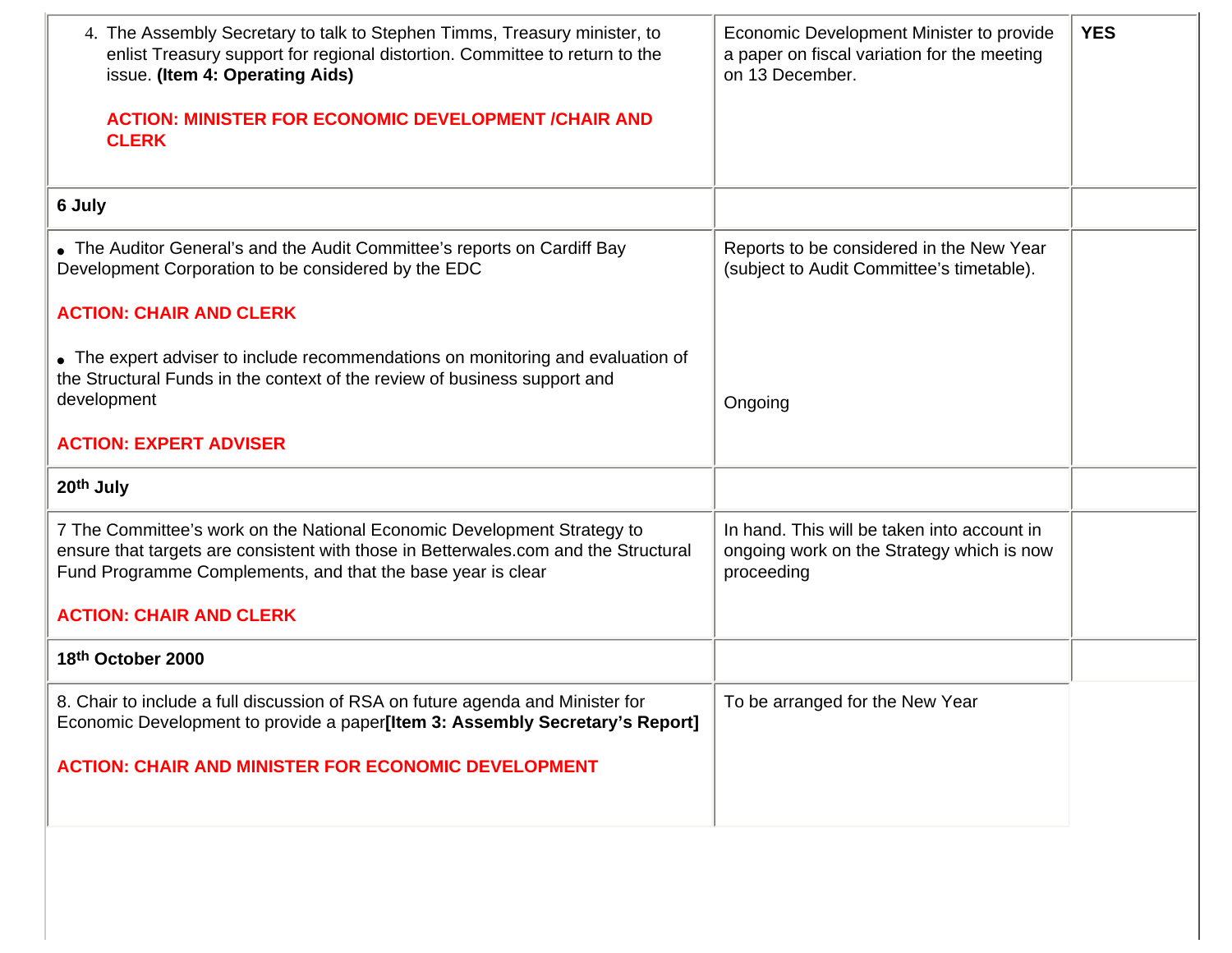| 9. Officials to revisit the GDP figures quoted in the draft NEDS, in line with the<br>discussion in committee                                                                  | To be covered in ongoing work on the<br>strategy.                         |            |
|--------------------------------------------------------------------------------------------------------------------------------------------------------------------------------|---------------------------------------------------------------------------|------------|
| 10. Points relating to skills to be further developed in the draft NEDS.                                                                                                       | To be covered in ongoing work on the<br>strategy.                         |            |
| <b>ACTION: ECONOMIC DEVELOPMENT MINISTER</b>                                                                                                                                   |                                                                           |            |
| 11. Economic Development Minister to provide a paper and accompanying map to<br>explain the range of structural funds programmes for each area. [Item 7:<br><b>INTERREG]</b>   | Paper to be provided 13 December.                                         | <b>YES</b> |
| <b>ACTION: ECONOMIC DEVELOPMENT MINISTER</b>                                                                                                                                   |                                                                           |            |
| 1 November 2000                                                                                                                                                                |                                                                           |            |
| 12. Operating aids paper to address questions put to the Chancellor of the<br>Exchequer during his recent visit to Wales                                                       | Paper to be put to EDC on 13 December                                     | <b>YES</b> |
| <b>ACTION: ECONOMIC DEVELOPMENT MINISTER</b>                                                                                                                                   |                                                                           |            |
| 13. Comments from Committee members on the BTA review should be emailed to<br>the Chair who would pass them to Steve Phillips                                                  | Ongoing                                                                   |            |
| <b>ACTION: COMMITTEE MEMBERS</b>                                                                                                                                               |                                                                           |            |
| 14. The following points to be considered further following the discussion on the<br><b>Entrepreneurship Action Plan:</b>                                                      | Economic Development Minister to come<br>back to Committee with proposals |            |
| • There was a need for more clarity on the current status of the various<br>strands within the Plan<br>• There was a need to unpick the resource implications of the Proposals |                                                                           |            |
| <b>ACTION: ECONOMIC DEVELOPMENT MINISTER</b>                                                                                                                                   |                                                                           |            |
| 15. The Committee to consider the Entrepreneurship Action Plan in the context<br>both of its review of business support and of the NEDS                                        | Ongoing                                                                   |            |
| <b>ACTION: CHAIR AND CLERK</b>                                                                                                                                                 |                                                                           |            |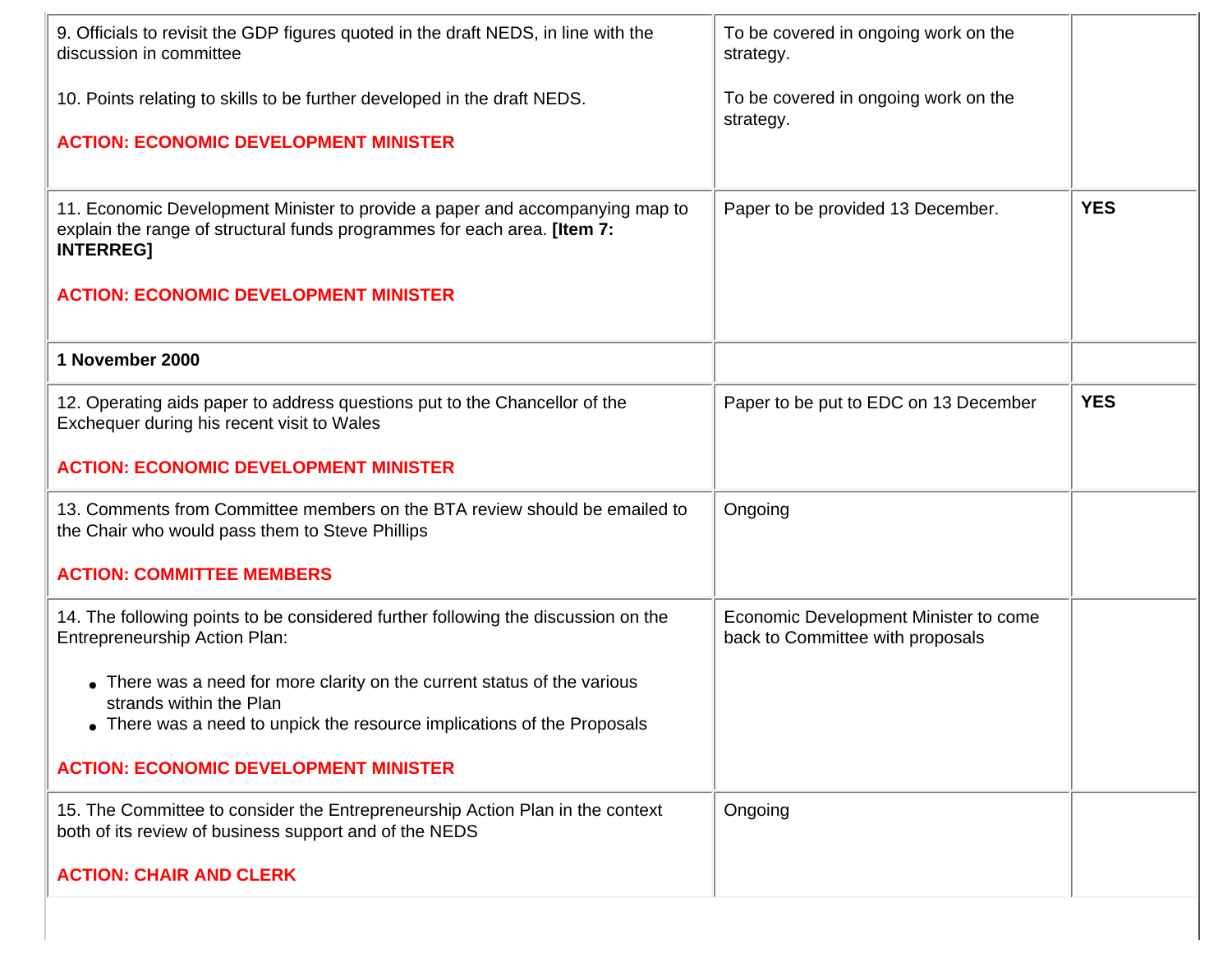| 15th November 2000                                                                                                                                                                                                                                                                                                                                                                                                                                                                                                                                                                                                                                                                             |                                           |  |
|------------------------------------------------------------------------------------------------------------------------------------------------------------------------------------------------------------------------------------------------------------------------------------------------------------------------------------------------------------------------------------------------------------------------------------------------------------------------------------------------------------------------------------------------------------------------------------------------------------------------------------------------------------------------------------------------|-------------------------------------------|--|
| 16. Chair to meet with party spokespeople to determine priorities for future<br>agendas and to discuss the possibility of establishing a sub-committee to deal with<br>structural funds issues. [Item 1: Chair's Opening Remarks]                                                                                                                                                                                                                                                                                                                                                                                                                                                              | In hand                                   |  |
| <b>ACTION: CHAIR AND CLERK</b>                                                                                                                                                                                                                                                                                                                                                                                                                                                                                                                                                                                                                                                                 |                                           |  |
| 17. Minister for Economic Development to provide a note explaining the situation<br>with regard to the funding allocated to WEFO from end year flexibility. [Item 2:<br><b>Economic Development Minister's Report ]</b>                                                                                                                                                                                                                                                                                                                                                                                                                                                                        | To be covered in new year                 |  |
| <b>ACTION: MINISTER FOR ECONOMIC DEVELOPMENT</b>                                                                                                                                                                                                                                                                                                                                                                                                                                                                                                                                                                                                                                               |                                           |  |
| 18. Minister for Economic Development to provide a detailed paper on variations<br>in costs associated with Cardiff Bay. [Item 3: Cardiff Bay Succession]                                                                                                                                                                                                                                                                                                                                                                                                                                                                                                                                      | To be covered at time of development plan |  |
| <b>ACTION: MINISTER FOR ECONOMIC DEVELOPMENT</b>                                                                                                                                                                                                                                                                                                                                                                                                                                                                                                                                                                                                                                               |                                           |  |
|                                                                                                                                                                                                                                                                                                                                                                                                                                                                                                                                                                                                                                                                                                |                                           |  |
| • Minister for Economic Development to update Committee on progress with<br>determining criteria for access to and dispersal of match funding pots.<br>• Minister for Economic Development to provide a comprehensive list of all match<br>budgets.<br>• Minister for Economic Development to report on progress with preparation of<br>guidelines on Euro-Coordinators. [Item 4: Draft Budget]<br>• Minister for Economic Development to investigate whether the responsibility for<br>the strategic side of the development programme and the budget could be<br>transferred to the Economic Development Committee. [Item 5: Review of the<br><b>National Economic Development Strategy]</b> | Paper in preparation                      |  |
| <b>ACTION: MINISTER FOR ECONOMIC DEVELOPMENT</b>                                                                                                                                                                                                                                                                                                                                                                                                                                                                                                                                                                                                                                               |                                           |  |
| 29 November 2000                                                                                                                                                                                                                                                                                                                                                                                                                                                                                                                                                                                                                                                                               |                                           |  |
| 23. Minister to provide note on R&D figure of 1.2% quoted.                                                                                                                                                                                                                                                                                                                                                                                                                                                                                                                                                                                                                                     | Officials considering                     |  |
| <b>ACTION: MINISTER FOR ECONOMIC DEVELOPMENT</b>                                                                                                                                                                                                                                                                                                                                                                                                                                                                                                                                                                                                                                               |                                           |  |